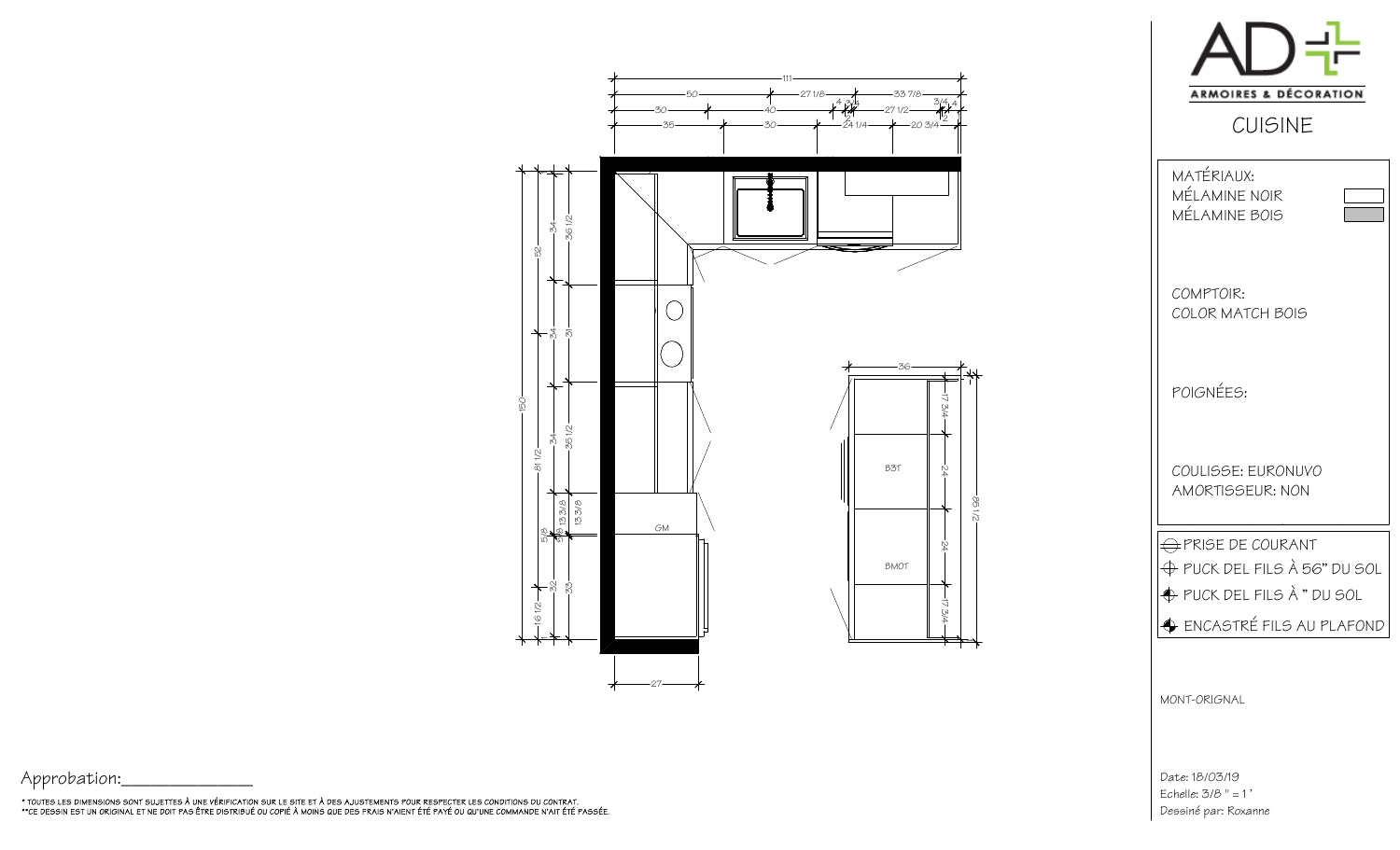

CUISINE



MONT-ORIGNAL

Date: 18/03/19Dessiné par: RoxanneEchelle: 0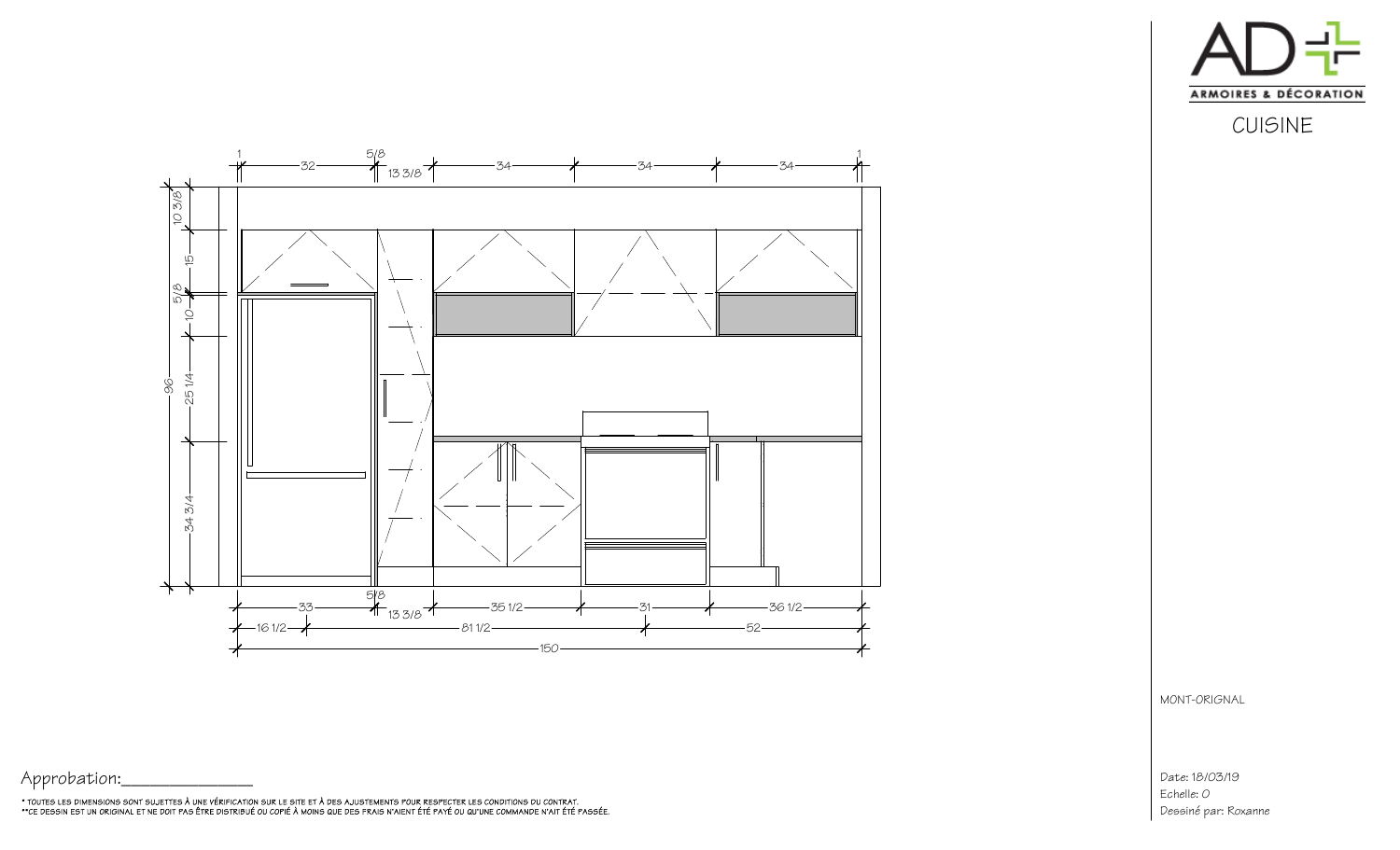



1

## Date: 18/03/19Dessiné par: RoxanneEchelle: 0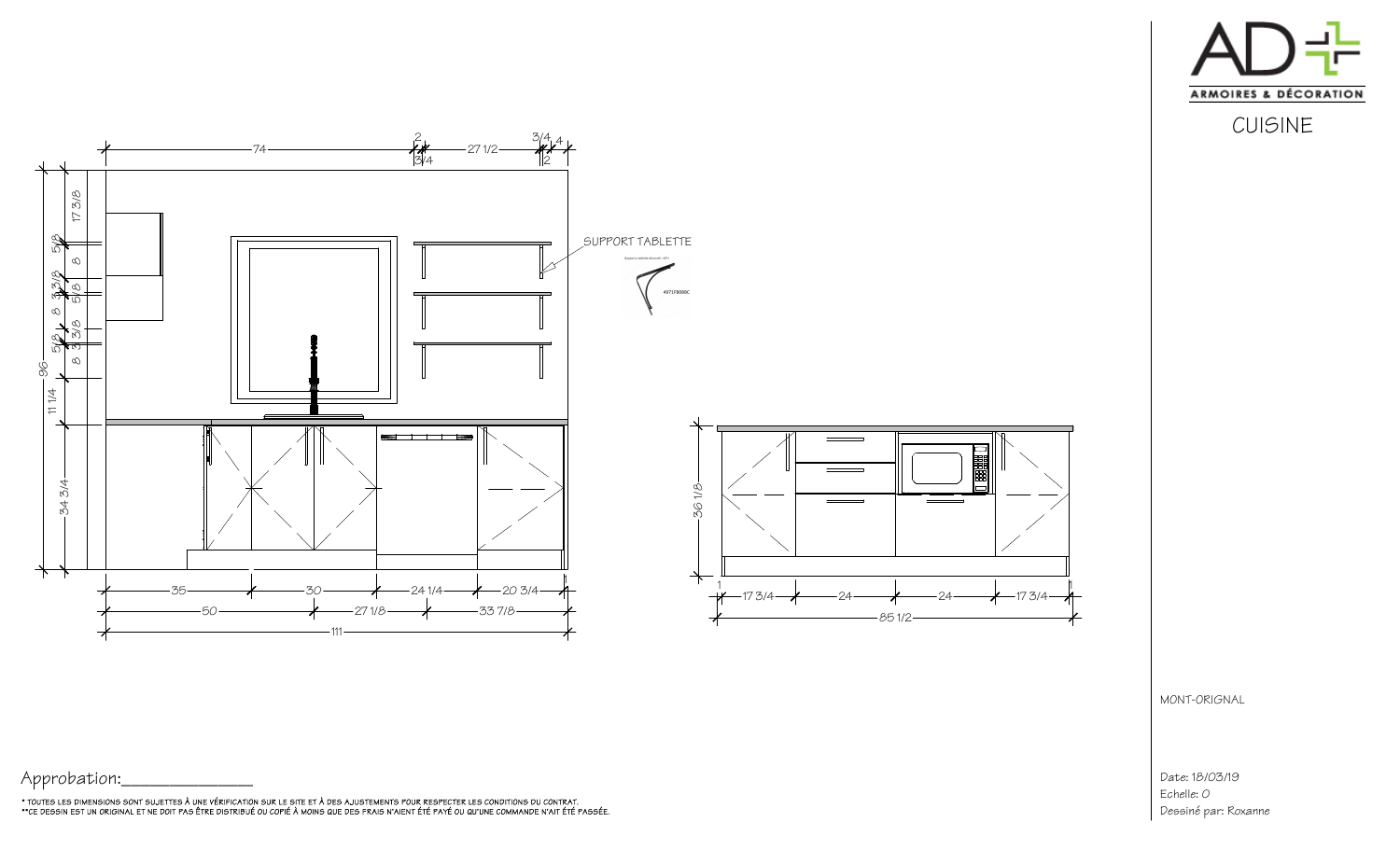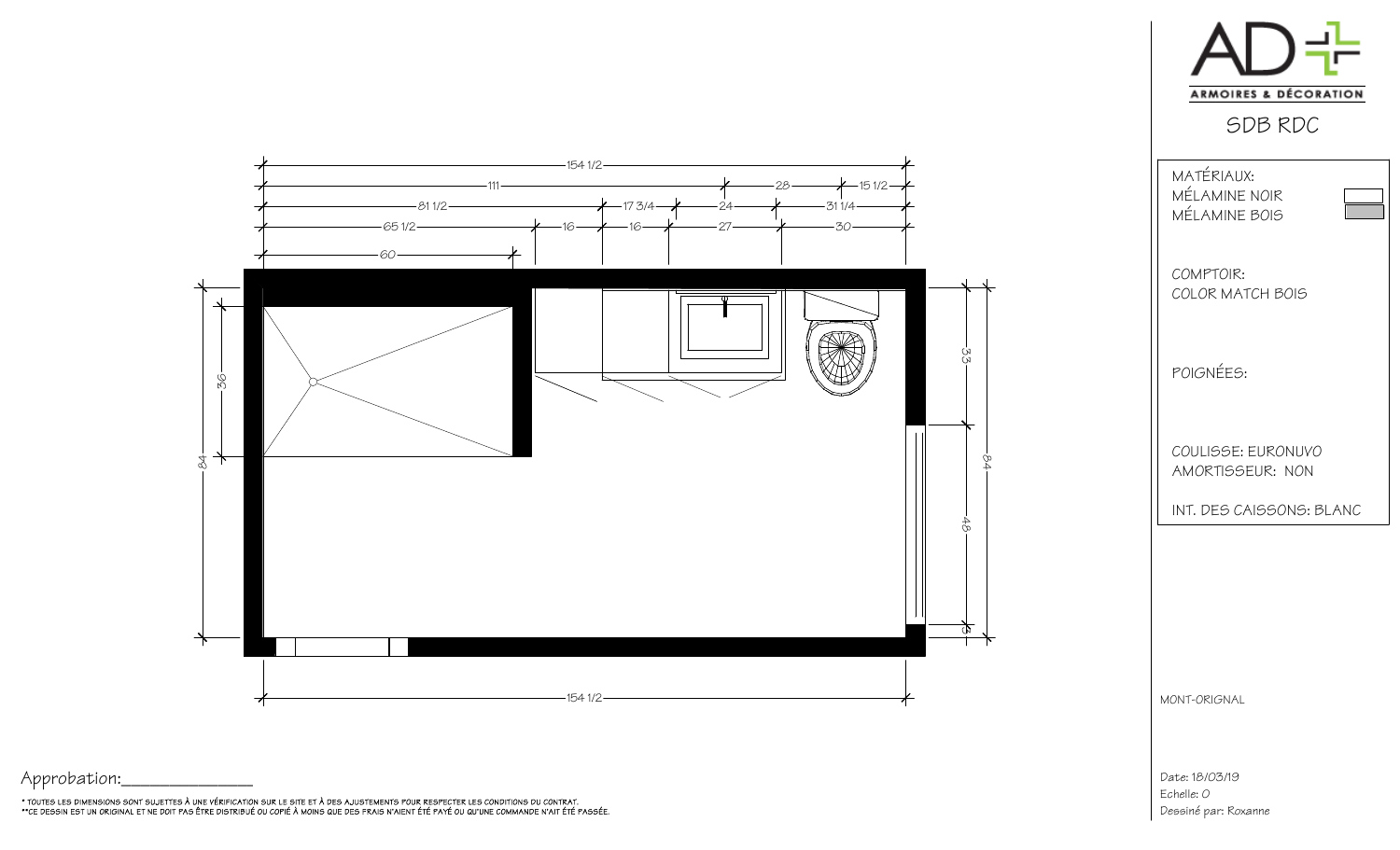



Date: 18/03/19Dessiné par: RoxanneEchelle: 0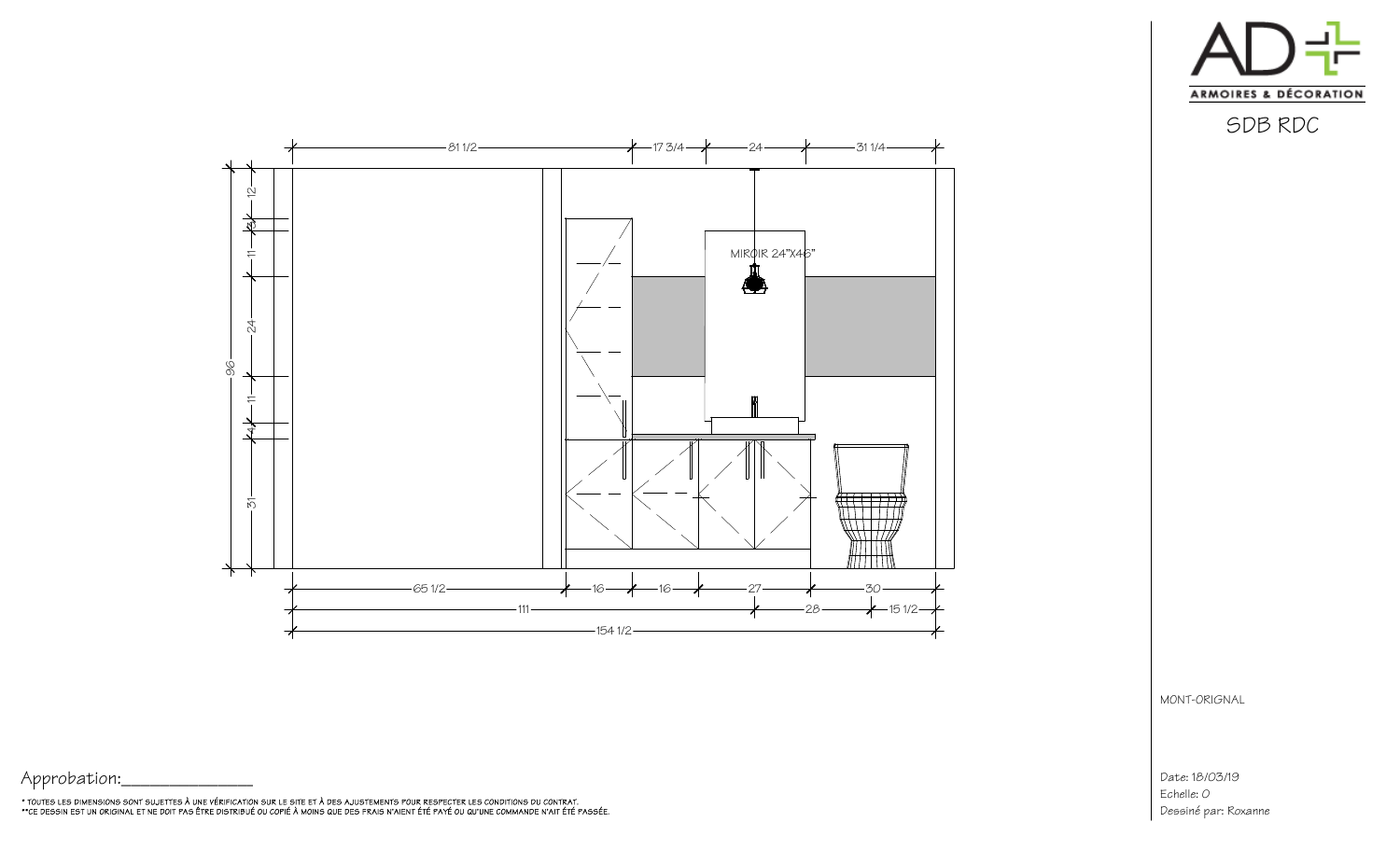

SDB SS



| MATÉRIAUX:                             |  |
|----------------------------------------|--|
| COMPTOIR:                              |  |
| POIGNÉES:                              |  |
| COULISSE: FURONUVO<br>AMORTISSEUR: NON |  |
| INT. DES CAISSONS: BLANC               |  |

MONT-ORIGNAL

Date: 18/03/19Dessiné par: RoxanneEchelle: 0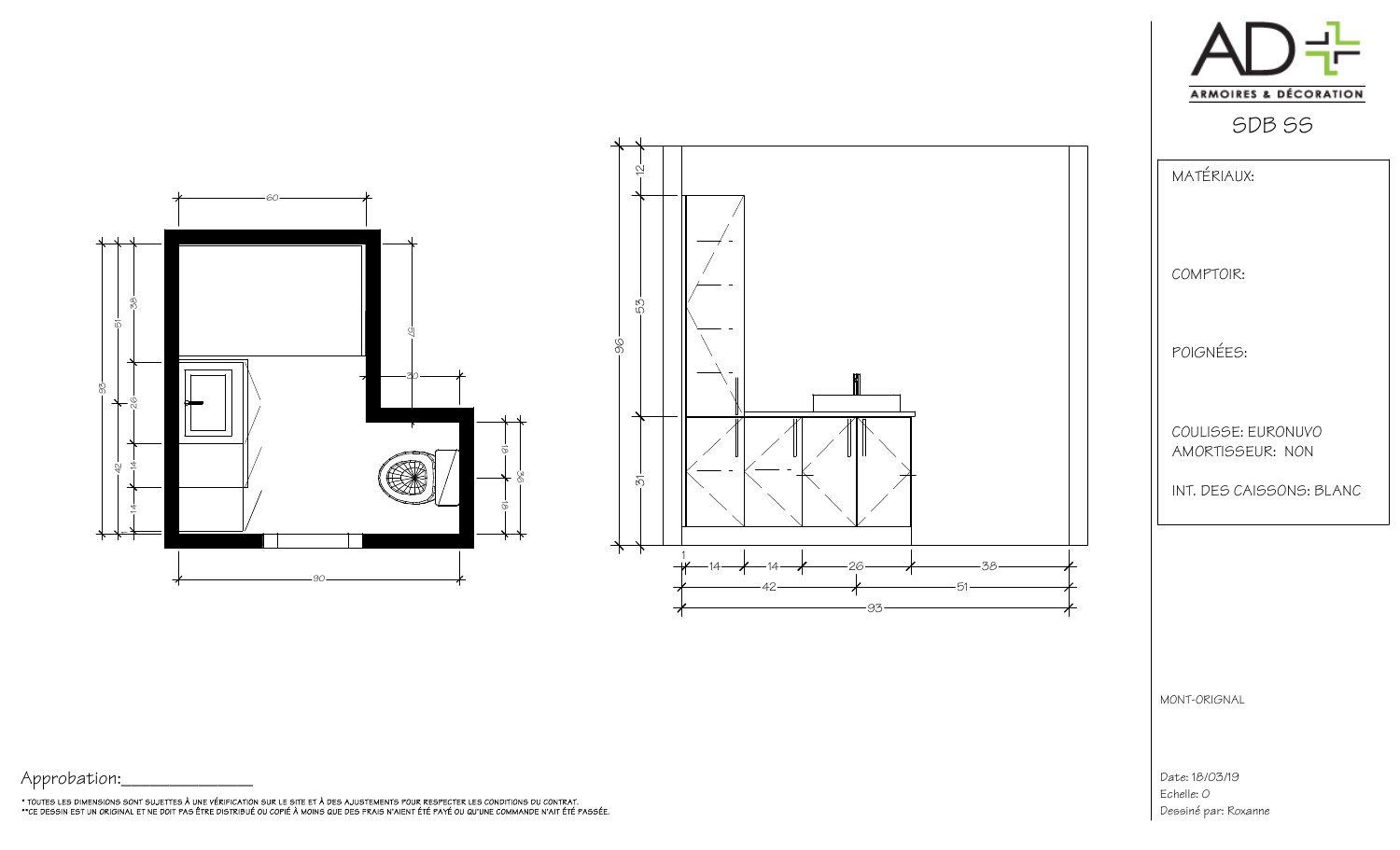

Æ  $000$ fh f

MONT-ORIGNAL

Date: 18/03/19 Echelle: O Dessiné par: Roxanne

Approbation:

\* TOUTES LES DIMENSIONS SONT SUJETTES À UNE VÉRIFICATION SUR LE SITE ET À DES AJUSTEMENTS POUR RESPECTER LES CONDITIONS DU CONTRAT.<br>\*\*CE DESSIN EST UN ORIGINAL ET NE DOIT PAS ÊTRE DISTRIBUÉ OU COPIÉ À MOINS QUE DES FRAIS N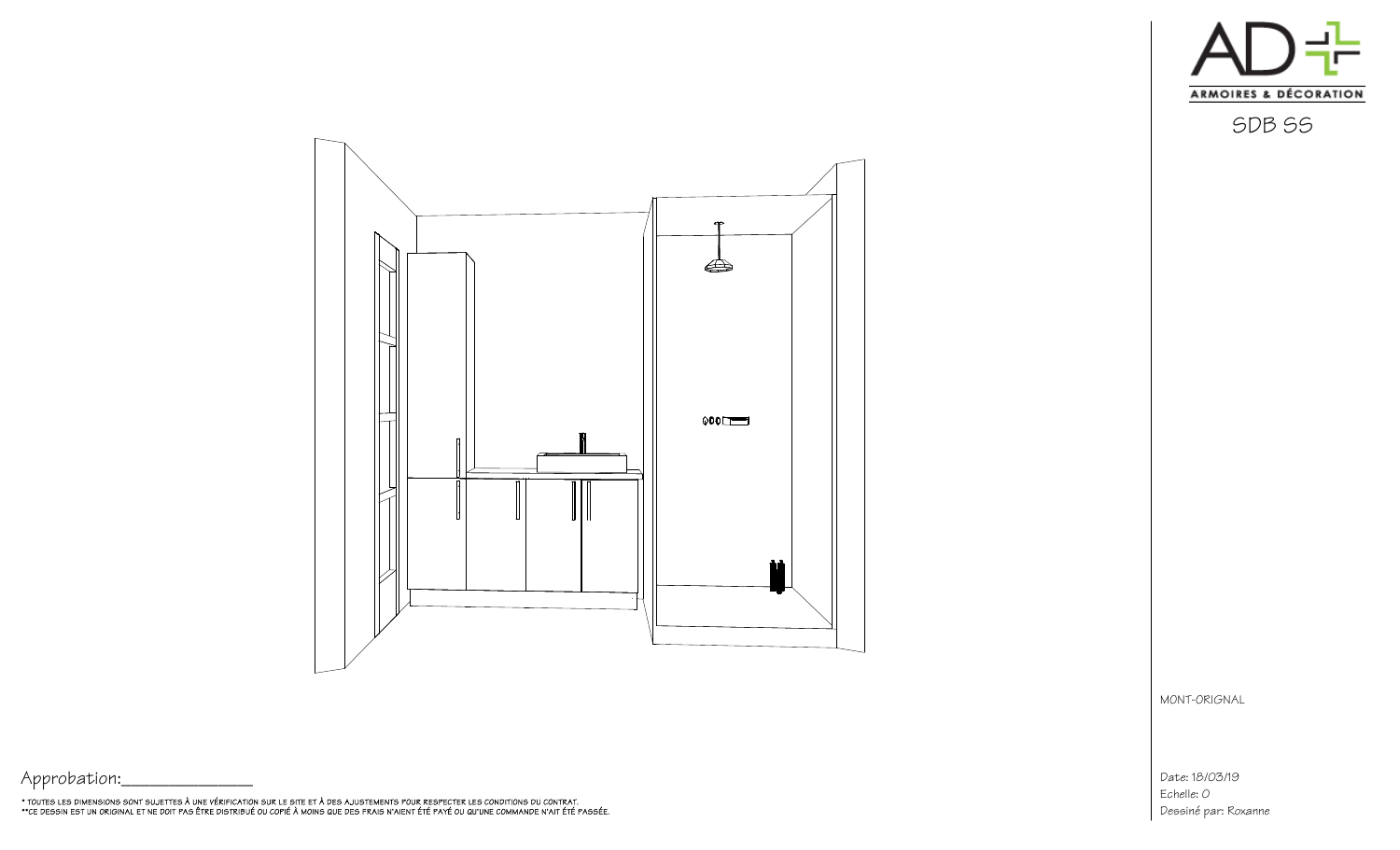



Date: 18/03/19Dessiné par: RoxanneEchelle: 0





 $8 - 30 - 7 - 32$ 

28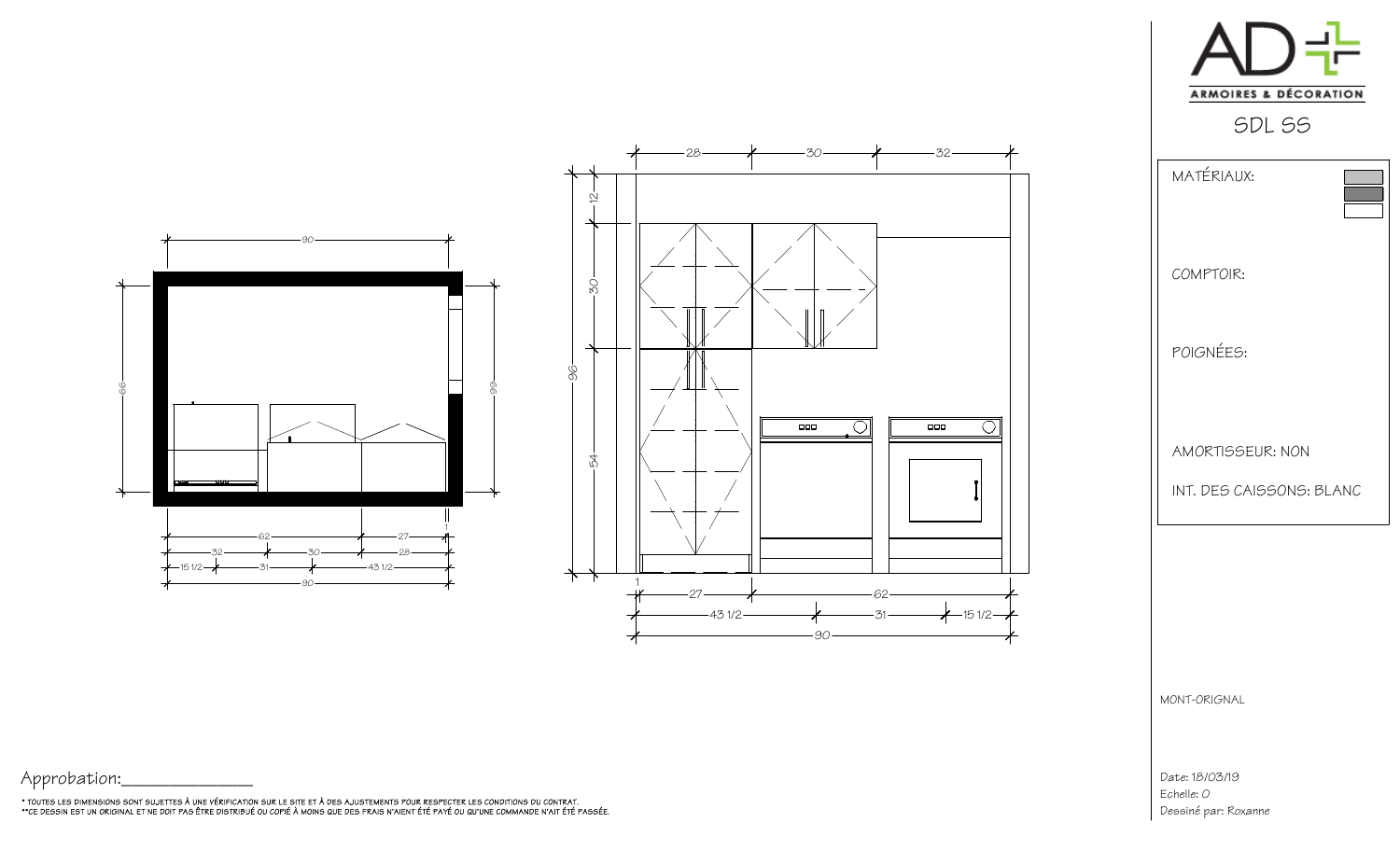



Date: 18/03/19 Echelle: O Dessiné par: Roxanne

Approbation:

\* TOUTES LES DIMENSIONS SONT SUJETTES À UNE VÉRIFICATION SUR LE SITE ET À DES AJUSTEMENTS POUR RESPECTER LES CONDITIONS DU CONTRAT.<br>\*\*CE DESSIN EST UN ORIGINAL ET NE DOIT PAS ÊTRE DISTRIBUÉ OU COPIÉ À MOINS QUE DES FRAIS N